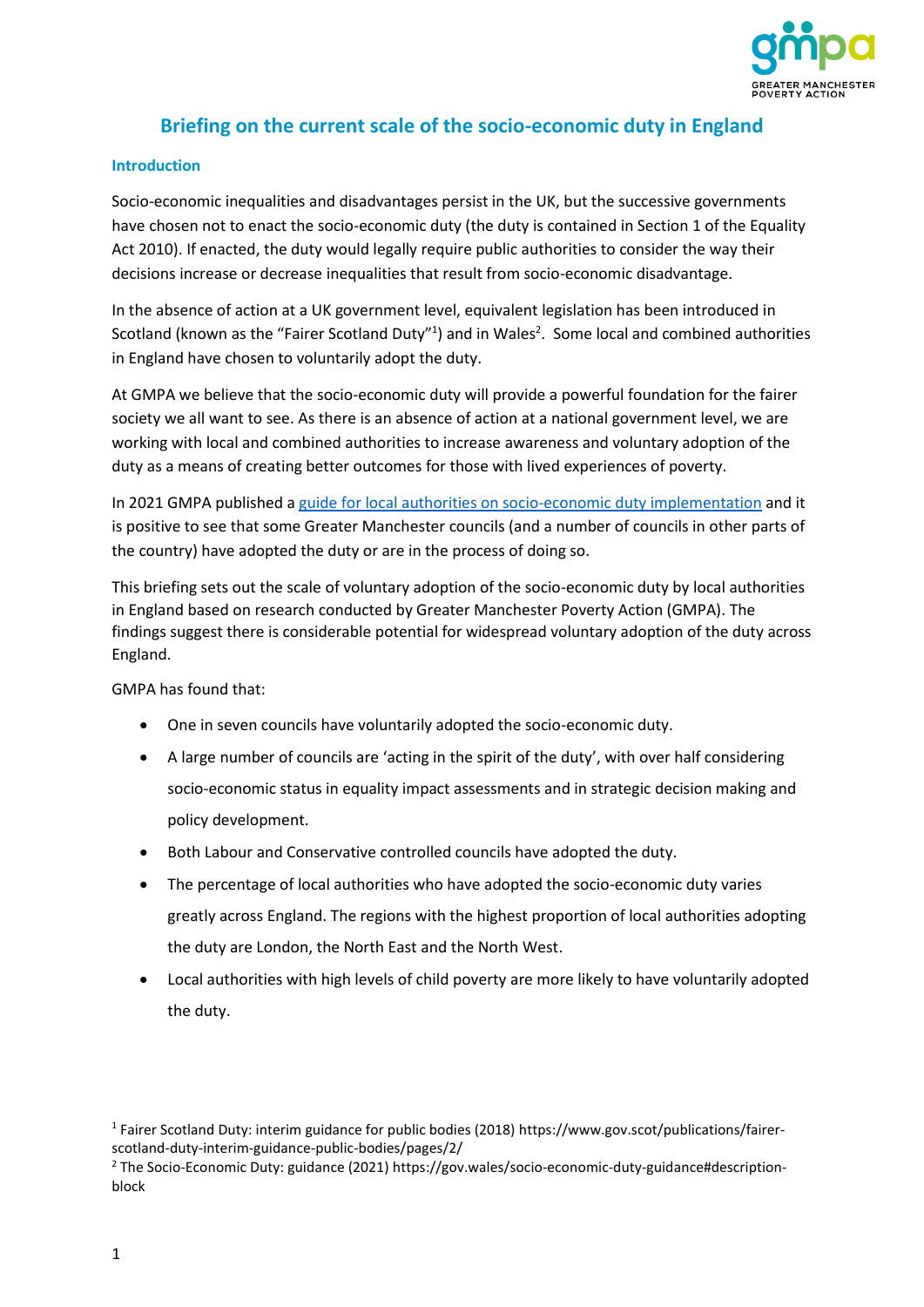

#### **Methodology**

The findings in this briefing are from our analysis of the responses we received to **Freedom of Information requests (FOI) submitted to every local authority in England.** We received 274 responses out of 333. This represents 82.3% of all local authorities in England. We broke down the analysis according to region, political control, and child poverty rate (after housing costs).

#### **In our FOI request we asked the following questions:**

- 1. Please indicate whether your local authority has formally adopted the socio-economic duty (Section 1 of the Equality Act 2010). For this purpose, 'adoption' of the socioeconomic duty, means that the authority must have either passed a motion at full council that adopts the duty, approved adoption via delegated decision or have agreed it via the council's executive or cabinet.
- 2. Does your local authority consider socio-economic status within all its Equality Impact Assessments and equality frameworks?
- 3. Has your local authority made a commitment to considering socio-economic status more broadly in strategic decision-making and policy development?
- 4. If your local authority has not formally adopted the socio-economic duty (as described in question 1), are there future plans to adopt it?

#### **Summary of main findings**

- The number of local authorities who have formally adopted the socio-economic duty is 39 (14.2%) with 235 (85.8%) having not officially adopted the duty.
- The total number of local authorities who consider socio-economic status within all equality impact assessments and equality frameworks is 151 (55.1%), with 121 (44.2%) not considering and there were 2 (0.7%) no responses.
- 161 (58.8%) of the local authorities who responded said they consider socio-economic status more broadly in strategic decision-making and policy development, 110 (40.1%) did not and there were 3 (1.1%) no responses.
- Out of the 235 local authorities who have not yet formally adopted the socio-economic duty, 44 (18.7%) intend to adopt the duty in the future. However, 163 (69.4%) did not plan to and 28 (11.9%) did not respond.

#### **Regional analysis - summary and key findings**

We found that there is regional unevenness in the adoption of the socio-economic duty:

• Figure 1 below shows that the three regions with the highest number of local authorities adopting the duty are: London (29%), North East (25%) and North West (21.2%).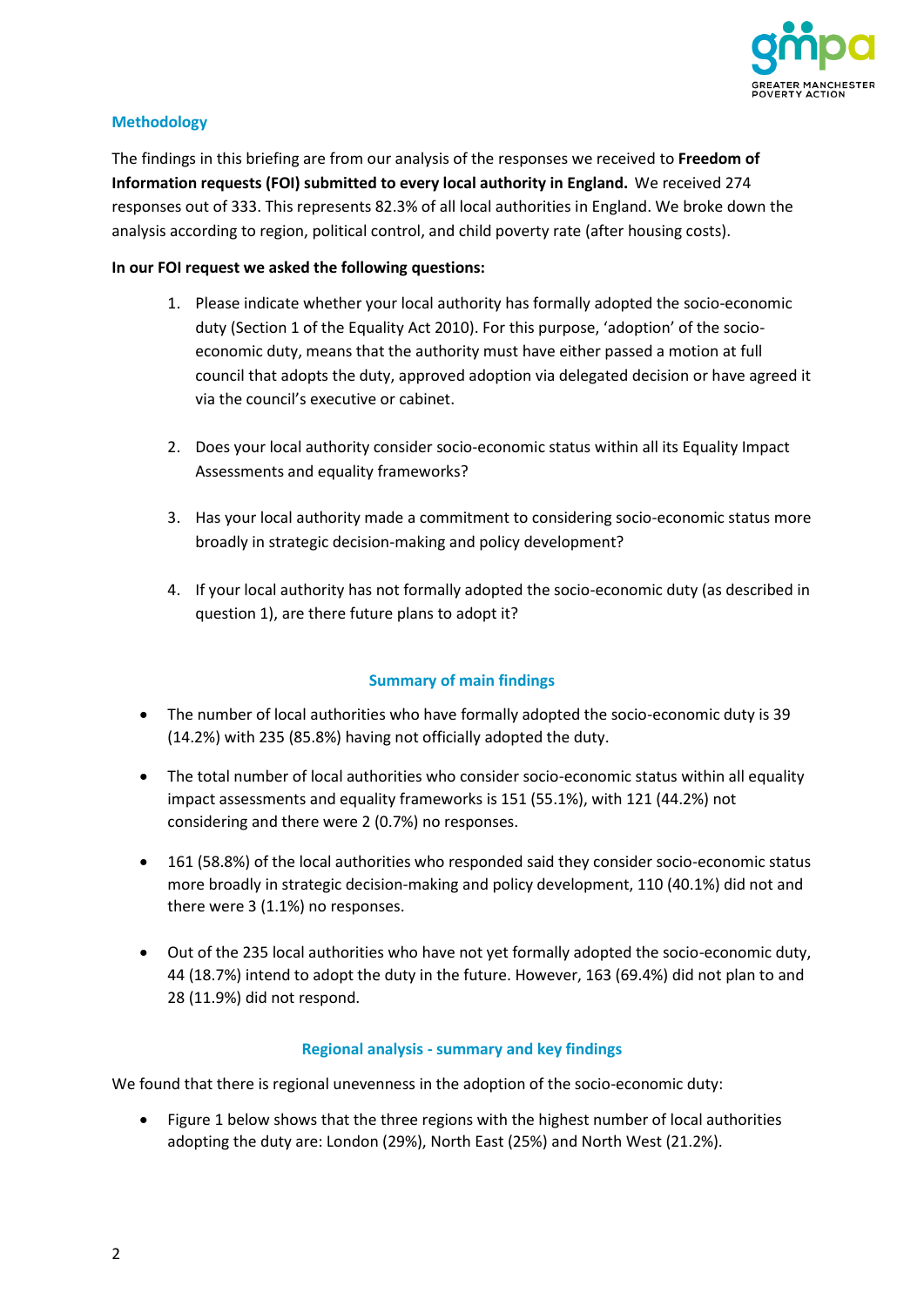

- Overall, the adoption of the socio-economic duty was low across England but the regions who with the lowest adoption of the duty are:
	- o Yorkshire (100%)
	- o South West (93.1%)
	- o East Midlands (92.3%).
- Despite low levels of voluntary adoption of the duty, the findings highlight that 6 out of 9 regions in England have a high percentage of councils considering socio-economic status within all equality impact assessments and equality frameworks.
- A key finding to emerge was that regions with the lowest levels of adopting the socioeconomic duty had the highest percentage of local authorities who said they were making a commitment to considering socio-economic status more broadly in strategic decision making and policy development. The analysis has shown that 21 (72.4%) local authorities in the South West, 13 (65%) in Yorkshire, and 38 (61.3%) in the South East were committed.
- The findings show that out of the local authorities who have not adopted the duty, the regions with the lowest percentage of plans to adopt are:
	- $\circ$  Yorkshire out of the 20 councils who have not adopted the duty 95% did not plan to adopt the duty in the future.
	- o North East out of the 6 councils who have not adopted the duty 83.5% did not plan to adopt the duty in the future.
	- o South East out of the 53 councils who have not adopted the duty 77.4% of the councils did not plan to adopt the duty in the future.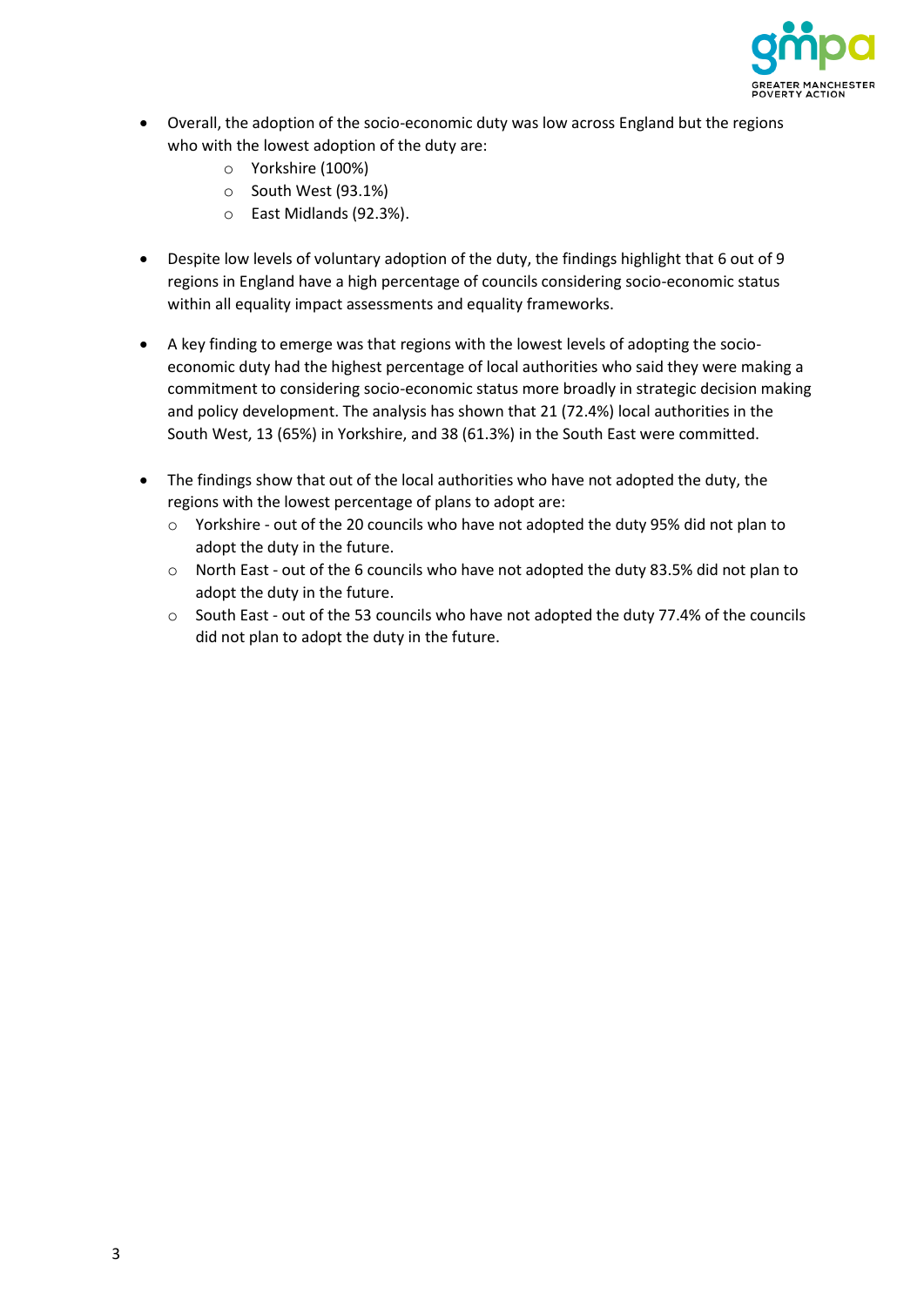

## *Figure 1-adoption of the socio-economic duty by region 2021*

| <b>Region</b>                                      | % of local<br>authorities who<br>have adopted the<br>socio-economic<br>duty |               | % of local authorities who<br>considers socio-economic<br>status within all equality<br>impact assessments and<br>equality frameworks |               |                       | % of local authorities<br>who said they are<br>making a commitment<br>to considering socio-<br>economic status more<br>broadly in strategic<br>decision-making and<br>policy development |                      |                       | % of local authorities who<br>have not adopted the<br>duty but plan to do so in<br>the future |                      |                       |
|----------------------------------------------------|-----------------------------------------------------------------------------|---------------|---------------------------------------------------------------------------------------------------------------------------------------|---------------|-----------------------|------------------------------------------------------------------------------------------------------------------------------------------------------------------------------------------|----------------------|-----------------------|-----------------------------------------------------------------------------------------------|----------------------|-----------------------|
|                                                    | Yes                                                                         | <b>No</b>     | Yes                                                                                                                                   | <b>No</b>     | <b>No</b><br>response | Yes                                                                                                                                                                                      | <b>No</b>            | <b>No</b><br>response | Yes                                                                                           | <b>No</b>            | <b>No</b><br>response |
| North West (33<br>councils<br>responded)           | 21.2%<br>(7)                                                                | 78.8%<br>(26) | 42.4%<br>(14)                                                                                                                         | 57.6%<br>(19) |                       | 48.5<br>$\%$<br>(16)                                                                                                                                                                     | 51.5<br>$\%$<br>(17) |                       | 19.<br>$\%$<br>(5)                                                                            | 65.4<br>(17)         | 15.4%<br>(4)          |
| North East (9<br>councils<br>responded)            | 25%<br>(3)                                                                  | 50% (6)       | 41.7%<br>(5)                                                                                                                          | 33.3%<br>(4)  |                       | 100<br>%<br>(9)                                                                                                                                                                          |                      |                       | 16.<br>7%<br>(1)                                                                              | 83.3<br>%<br>(5)     |                       |
| East<br>(37 councils<br>responded)                 | 10.8%<br>(4)                                                                | 89.2%<br>(33) | 43.2%<br>(16)                                                                                                                         | 56.8%<br>(21) |                       | 45.9<br>$\%$<br>(17)                                                                                                                                                                     | 54.1<br>$\%$<br>(20) |                       | 21.<br>2%<br>(7)                                                                              | 60.6<br>%<br>(20)    | 18.2%<br>(6)          |
| <b>East Midlands</b><br>(26 councils<br>responded) | 7.7%<br>(2)                                                                 | 92.3%<br>(24) | 53.8%<br>(11)                                                                                                                         | 42.3%<br>(14) | 3.8%<br>(1)           | 30.8<br>%<br>(8)                                                                                                                                                                         | 61.5<br>$\%$<br>(16) | 7.7%<br>(2)           | 25%<br>(6)                                                                                    | 70.8<br>%<br>(17)    | 4.2%<br>(1)           |
| <b>South East</b><br>(62 councils<br>responded)    | 14.5%<br>(9)                                                                | 85.5%<br>(53) | 58.1%<br>(36)                                                                                                                         | 41.9%<br>(26) |                       | 61.3<br>$\%$<br>(38)                                                                                                                                                                     | 38.7<br>$\%$<br>(24) |                       | 9.4<br>%<br>(5)                                                                               | 77.4<br>$\%$<br>(41) | 13.2%<br>(7)          |
| <b>South West</b><br>(29 councils<br>responded)    | 6.9%<br>(2)                                                                 | 93.1%<br>(27) | 72.4%<br>(21)                                                                                                                         | 27.6%<br>(8)  |                       | 72.4<br>$\%$<br>(21)                                                                                                                                                                     | 27.6<br>$\%$<br>(8)  |                       | 25.<br>9%<br>(7)                                                                              | 59.3<br>$\%$<br>(16) | 14.8%<br>(4)          |
| <b>West Midlands</b><br>(27 councils<br>responded) | 11.1%<br>(3)                                                                | 88.9%<br>(24) | 51.9%<br>(14)                                                                                                                         | 44.4%<br>(12) | 3.7%<br>(1)           | 55.6<br>$\%$<br>(15)                                                                                                                                                                     | 40.7<br>$\%$<br>(11) | 3.7%<br>(1)           | 16.<br>7%<br>(4)                                                                              | 66.7<br>$\%$<br>(16) | 16.7%<br>(4)          |
| Yorkshire<br>(20 councils<br>responded)            |                                                                             | 100%<br>(20)  | 65%<br>(13)                                                                                                                           | 35%<br>(7)    |                       | 65%<br>(13)                                                                                                                                                                              | 35%<br>(7)           |                       | 5%<br>(1)                                                                                     | 95%<br>(19)          |                       |
| London<br>(31 councils<br>responded)               | 29%<br>(9)                                                                  | 71%<br>(22)   | 64.5%<br>(20)                                                                                                                         | 35.5%<br>(11) |                       | 74.2<br>$\%$<br>(23)                                                                                                                                                                     | 25.8<br>$\%$<br>(8)  |                       | 36.<br>4%<br>(8)                                                                              | 54.5<br>$\%$<br>(12) | 9.1%<br>(2)           |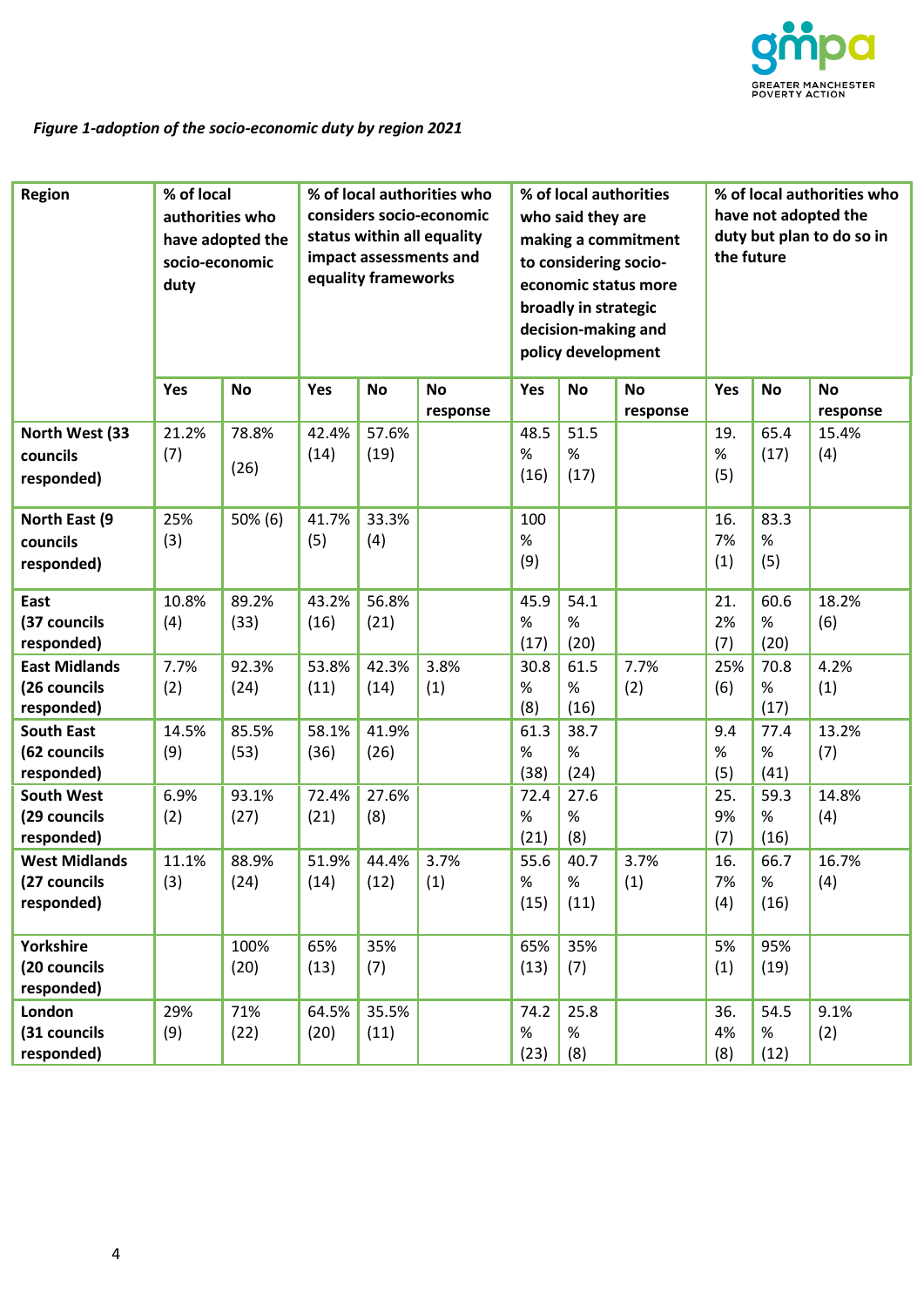

#### *Figure 2-adoption of the socio-economic duty by political control 2021*

| <b>Political</b><br>party                                   | % of local<br>authorities who<br>have adopted the<br>socio-economic duty |               | % of local authorities who<br>considers socio-economic<br>status within all equality<br>impact assessments and<br>equality frameworks |               |                       | % of local authorities<br>who said they are<br>making a commitment<br>to considering socio-<br>economic status more<br>broadly in strategic<br>decision-making and<br>policy development |                   |                       | % of local authorities who<br>have not adopted the duty<br>but plan to do so in the<br>future |                   |                       |
|-------------------------------------------------------------|--------------------------------------------------------------------------|---------------|---------------------------------------------------------------------------------------------------------------------------------------|---------------|-----------------------|------------------------------------------------------------------------------------------------------------------------------------------------------------------------------------------|-------------------|-----------------------|-----------------------------------------------------------------------------------------------|-------------------|-----------------------|
|                                                             | Yes                                                                      | <b>No</b>     | <b>Yes</b>                                                                                                                            | <b>No</b>     | <b>No</b><br>response | Yes                                                                                                                                                                                      | <b>No</b>         | <b>No</b><br>response | Yes                                                                                           | <b>No</b>         | <b>No</b><br>response |
| Labour<br><b>Majority</b><br>(Out of 63<br>councils)        | 20.6%<br>(13)                                                            | 79.4%<br>(50) | 50.8%<br>(32)                                                                                                                         | 49.2%<br>(31) |                       | 49.2<br>%<br>(31)                                                                                                                                                                        | 50.8<br>%<br>(32) |                       | 28%<br>(14)                                                                                   | 66%<br>(33)       | 6%<br>(3)             |
| Conservative<br><b>Majority</b><br>(Out of 106<br>councils) | 10.4%<br>(11)                                                            | 89.6%<br>(95) | 50.9%<br>(54)                                                                                                                         | 47.2%<br>(50) | 1.9%<br>(2)           | 45.3<br>%<br>(48)                                                                                                                                                                        | 52.8<br>%<br>(56) | 1.9%<br>(2)           | 12.6%<br>(12)                                                                                 | 78.9<br>%<br>(75) | 8.4%<br>(8)           |

#### **Political control summary and key findings**

Out of the 274 councils who responded to the FOI request, there were 63 Labour majority run and 106 Conservative majority run councils.<sup>1</sup>

- The findings from figure 2 reveal that a higher percentage of Labour majority councils who responded had adopted the socio-economic duty 20.6% (13) compared to 10.4% (11) of Conservative majority councils.
- The findings show that Labour and Conservative majority councils had a similar level of considering socio-economic status within all equality impact assessments and equality frameworks. 50.8% (32) of all Labour councils and 50.9% (54) of all Conservative majority councils considered it.
- The findings illustrate that out of the 50 Labour councils that have not adopted the duty, 28% (14) plan to adopt the duty in the future. Whereas, out of the 100 conservative councils who have not adopted the duty, 12.6% (12) local authorities planned to in the future.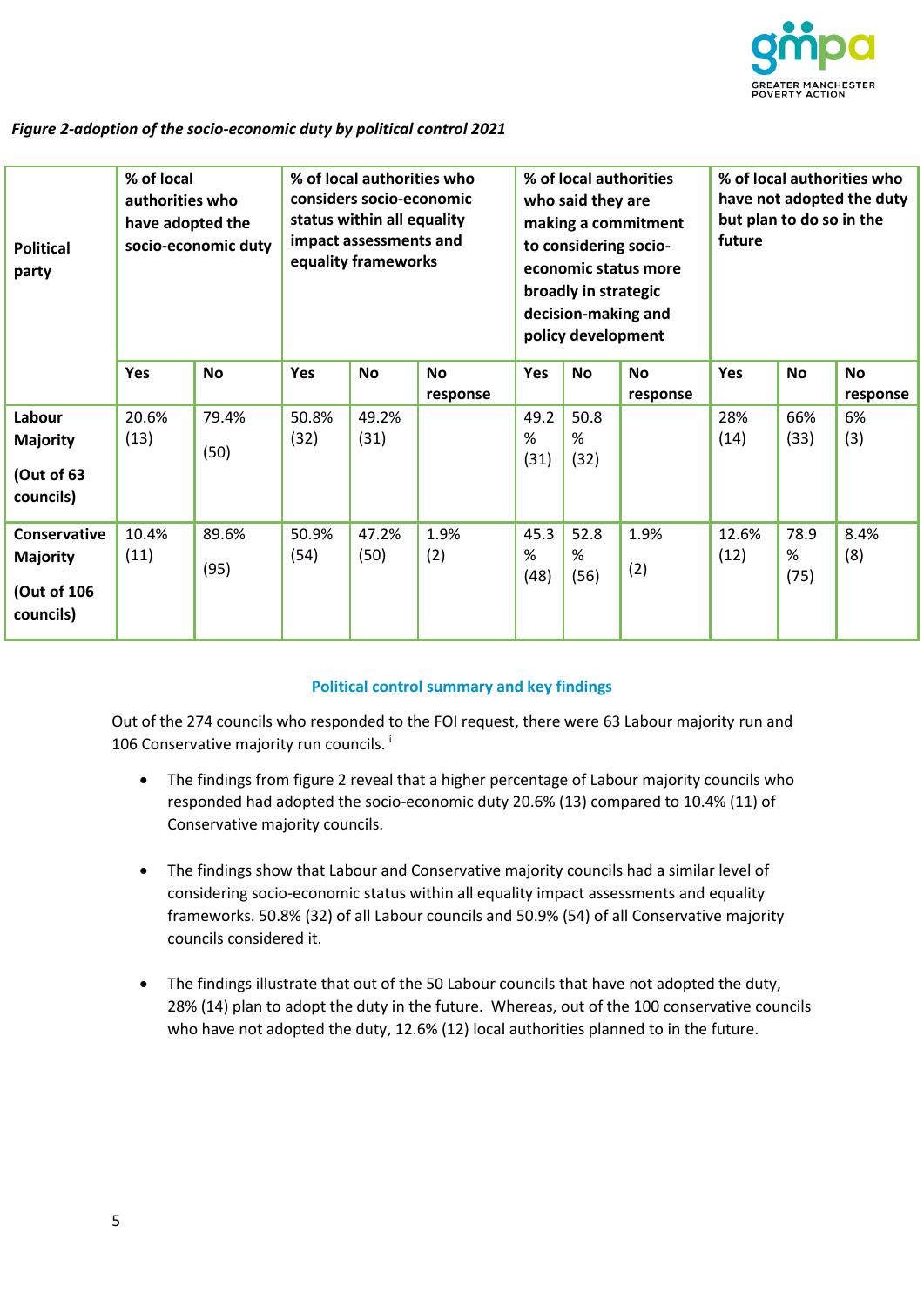

## *Figure 3-adoption of the socio-economic duty by local authorities split into quartiles based on their child poverty after housing costs rate (AHC)*

| Local<br>authorities<br>split into four<br>quartiles<br>according to<br>their child | % of local authorities who<br>have adopted the socio-<br>economic duty |               | % of local authorities who<br>considers socio-economic<br>status within all equality<br>impact assessments and<br>equality frameworks |                      |                       | % of local authorities<br>who said they are<br>making a commitment<br>to considering socio-<br>economic status more<br>broadly in strategic<br>decision-making and<br>policy development |                      |                       | % of local authorities who<br>have not adopted the<br>duty but plan to do so in<br>the future |                      |                       |
|-------------------------------------------------------------------------------------|------------------------------------------------------------------------|---------------|---------------------------------------------------------------------------------------------------------------------------------------|----------------------|-----------------------|------------------------------------------------------------------------------------------------------------------------------------------------------------------------------------------|----------------------|-----------------------|-----------------------------------------------------------------------------------------------|----------------------|-----------------------|
| poverty AHC<br>rate                                                                 | Yes                                                                    | <b>No</b>     | Yes                                                                                                                                   | <b>No</b>            | <b>No</b><br>response | Yes                                                                                                                                                                                      | <b>No</b>            | <b>No</b><br>response | Yes                                                                                           | <b>No</b>            | <b>No</b><br>response |
| Lower quartile<br>(12.4% to<br>22.9%)<br>(64)                                       | 10.9%<br>(7)                                                           | 89.1%<br>(57) | 48.4%<br>(31)                                                                                                                         | 50%<br>(32)          | 1.6%<br>(1)           | 48.4<br>$\%$<br>(31)                                                                                                                                                                     | 50%<br>(32)          | 1.6%<br>(1)           | 19.3%<br>(11)                                                                                 | 66.7<br>$\%$<br>(38) | 14.0%<br>(8)          |
| Lower middle<br>quartile<br>(22.9% to<br>27.4%)<br>(64)                             | 12.5%<br>(8)                                                           | 87.5%<br>(56) | 53.1%<br>(34)                                                                                                                         | 46.9<br>$\%$<br>(30) |                       | 54.7<br>$\%$<br>(35)                                                                                                                                                                     | 43.8<br>$\%$<br>(28) | 1.6%<br>(1)           | 17.9%<br>(10)                                                                                 | 71.4<br>%<br>(40)    | 10.7%<br>(6)          |
| <b>Upper middle</b><br>quartile<br>(27.4% to<br>33.6%)<br>(63)                      | 12.7%<br>(8)                                                           | 87.3%<br>(55) | 77.8%<br>(39)                                                                                                                         | 38.1<br>%<br>(24)    |                       | 58.7<br>%<br>(37)                                                                                                                                                                        | 41.3<br>%<br>(26)    |                       | 18.2%<br>(10)                                                                                 | 67.3<br>%<br>(37)    | 14.5%<br>(8)          |
| <b>Upper quartile</b><br>(33.6% to<br>55.8%)<br>(65)                                | 24.6%<br>(16)                                                          | 75.4%<br>(49) | 60%<br>(39)                                                                                                                           | 40%<br>(26)          |                       | 75.4<br>$\%$<br>(49)                                                                                                                                                                     | 24.6<br>$\%$<br>(16) |                       | 24.5%<br>(12)                                                                                 | 69.4<br>%<br>(34)    | 6.1%<br>(3)           |

\*18 county councils have been taken out of analysis as child poverty AHC is not applicable.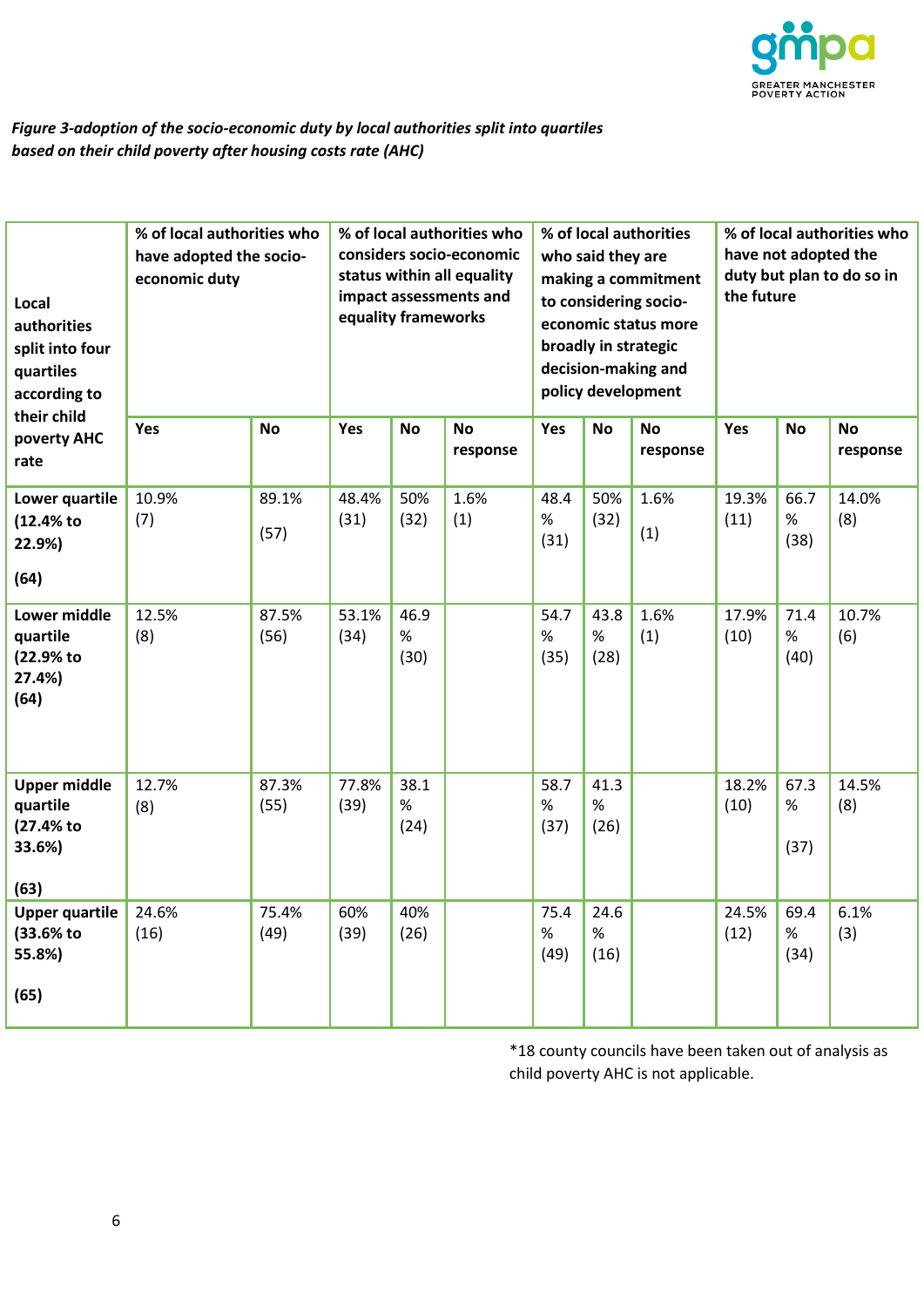

#### **Child poverty AHC summary and key findings:**

- Figure 3 shows the percentages of local authorities who have adopted the socio-economic duty split into four quartiles according to child poverty after housing cost rate: lower quartile (child poverty AHC between 12.4% to 22.9%), lower-middle quartile (child poverty rate AHC between 22.9% to 27.4%), upper-middle quartile (child poverty rate AHC between 27.4% to 33.6%) and upper quartile (child poverty AHC rate between 33.6% to 55.8%). ii
- Figure 3.1 reveals that the local authorities with the highest child poverty AHC rate (between 33.6% to 55.8%) have the highest percentage of local authorities who have voluntarily adopted the duty 24.6%.
- The data highlights that the local authorities in the upper two quartiles had the highest percentage of local authorities who consider socio-economic status within all equality impact assessments and equality frameworks (77.8% in the upper middle quartile and 60% in the upper quartile).
- Another important finding was that local authorities in the upper quartile had the highest percentage, 75.4% of local authorities who are committed to considering socio-economic status more broadly in strategic decision making and policy development. Whereas local authorities in the lower quartile had the lowest level 48.4%.
- Nevertheless, Figure 3.2 highlights that the majority of local authorities who have not voluntarily adopted the duty did not have plans to do so in the future. 69.4% of local authorities in the upper quartile did not have plans to adopt the duty in the future, similarly, 66.7% of the local authorities in the lower quartile did not plan to adopt the duty in the future.



### *Figure 3.1-percentage of local authorities who have voluntarily adopted the socio-economic duty*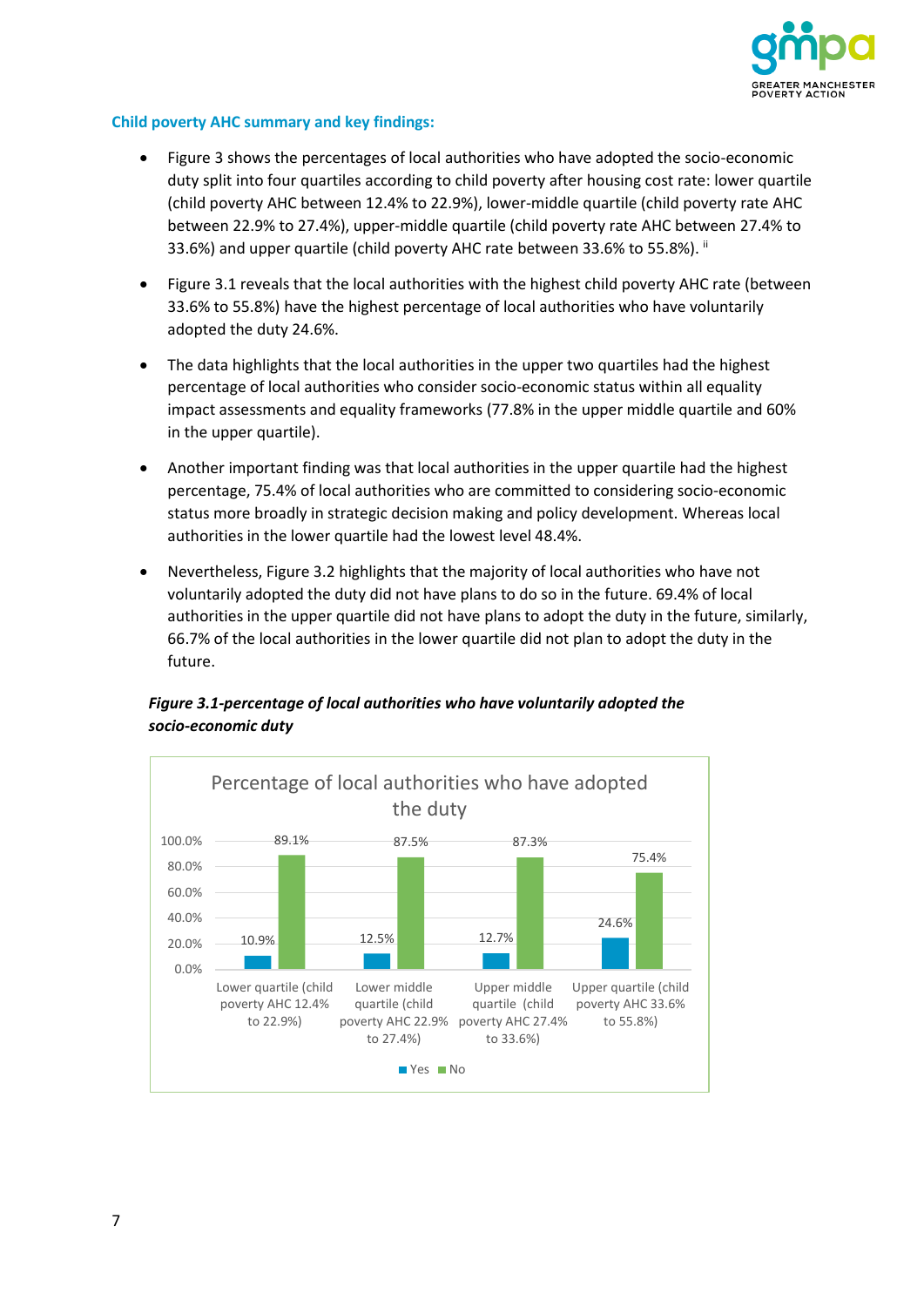

### *Figure 3.2-percentage of local authorities who plan to adopt the socio-economic duty in the future*



#### **Conclusion**

This briefing summarises the level of adoption of the socio-economic duty in England. The results show that, in the absence of the government enacting the duty, one in seven local authorities have chosen to adopt it and a significant number of councils are 'acting in the spirit' of it. The level of adoption varies across England The findings presented in this briefing and the recent increase in interest in in the duty among councils in the aftermath of the pandemic, suggests there is potential for widespread adoption.

GMPA believes that the socio-economic duty is an important policy lever to make a tangible contribution to the reduction of social disadvantage as it can hold local authorities accountable and ensure that individuals with lived experiences of poverty are being considered in formal decisionmaking. Therefore, we are encouraging local authorities in England to voluntarily adopt the duty to help combat social inequality and commit to long term strategic change.

We have seen first-hand the difference adopting the duty can make to strengthening strategic responses to poverty in Greater Manchester.

Wigan Metropolitan Borough Council told us that, *"Local authorities need to look at the holistic needs of individuals and families, where multi-inequalities exist, and are often exacerbated by living in poverty. The socio-economic duty helps to ensure a focus on the economic situation of residents, as well as considering social, health and other inequalities, that often co-exist for individuals."*

Salford City Council said, *"Given the heightened inequality brought on by the COVID-19 pandemic, it is more crucial than ever to implement an approach that recognises this, particularly for groups who are already disproportionately impacted in terms of the economic fall out of the pandemic. Furthermore, robust monitoring and evaluation where the duty has been implemented allows local authorities to build a sophisticated awareness of the issues facing their communities alongside potential solutions such as economic safeguarding, targeted welfare rights and debt and financial assistance for vulnerable residents."*